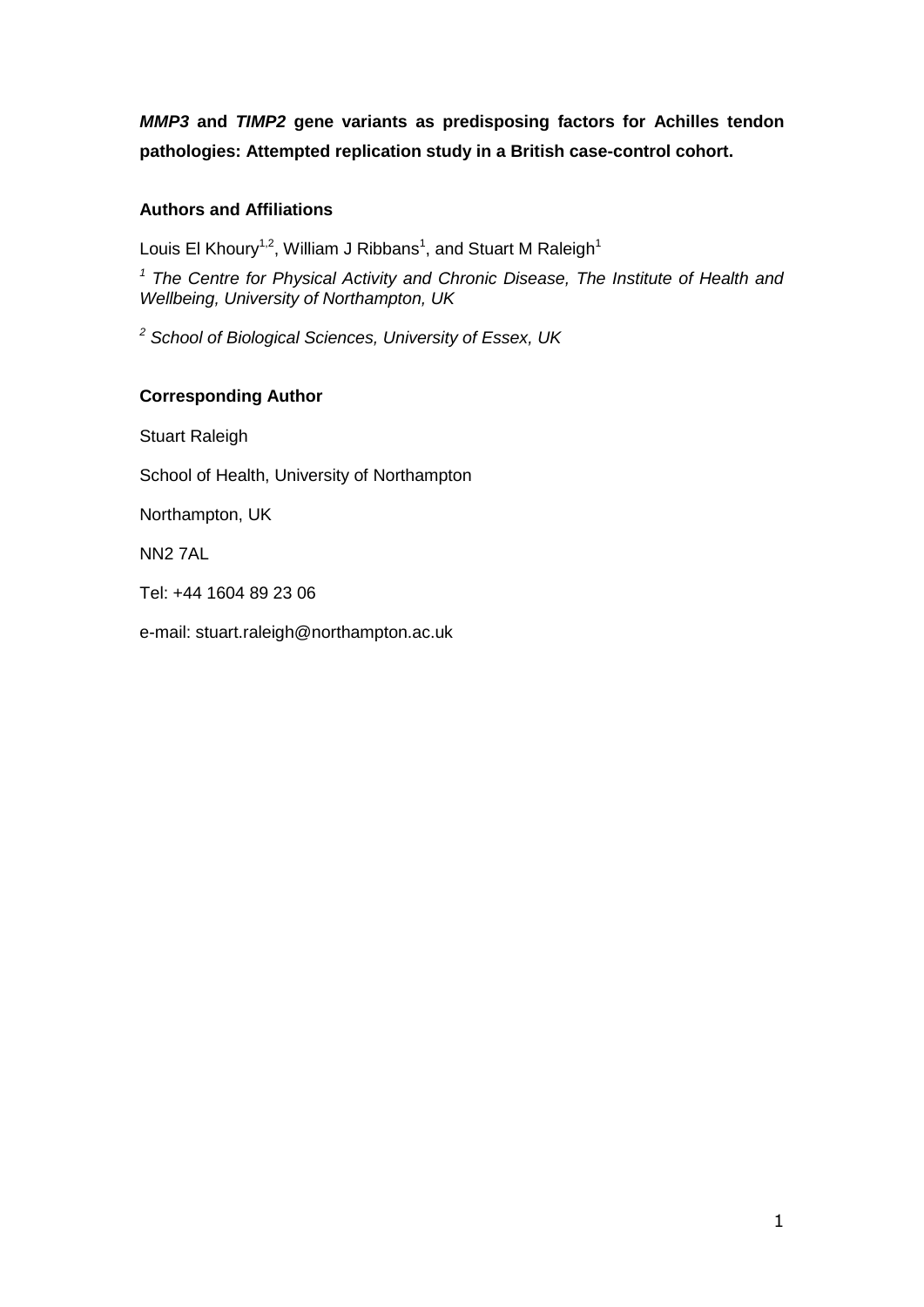#### **ABSTRACT**

Variants within the *MMP3* (rs679620) and *TIMP2* (rs4789932) genes have been associated with the risk of Achilles tendon pathology (ATP) in populations from South Africa and Australia. This study aimed to determine whether these variants were associated with the risk of ATP in British Caucasians. We recruited 118 cases with ATP, including a subset of 25 individuals with Achilles tendon rupture (RUP) and 131 controls. DNA samples were isolated from saliva and genotyped using qPCR. For the *TIMP2* rs4789932 variant we found a significant (p=0.038) difference in the genotype distribution frequency between males with ATP (CC, 39.4%; CT, 43.7%; TT, 16.9%) compared to male controls (CC, 20.7%; CT, 59.8%; TT, 19.5%). We also observed a difference in the *TIMP2* rs4789932 genotype distribution between males with rupture compared to male controls (p=0.038). The *MMP3* rs679620 GG genotype was found to be overrepresented in the Achilles tendon rupture (RUP) group (AA, 24.0%; AG, 32.0%; GG, 44.0%) compared to controls (AA, 26.7%; AG, 54.2%; GG, 19.1%). In conclusion, the CT genotype of the *TIMP2* rs4789932 variant was associated with lower risk of ATP in males. Furthermore, while we revealed differences for both variants in genotype distribution between the RUP and control groups, the sample size of the RUP group was small and confirmation would be required in additional cohorts. Finally, although both the *TIMP2* rs4789932 and *MMP3* rs679620 variants tentatively associated with ATP, there were differences in the direction of association compared to earlier work.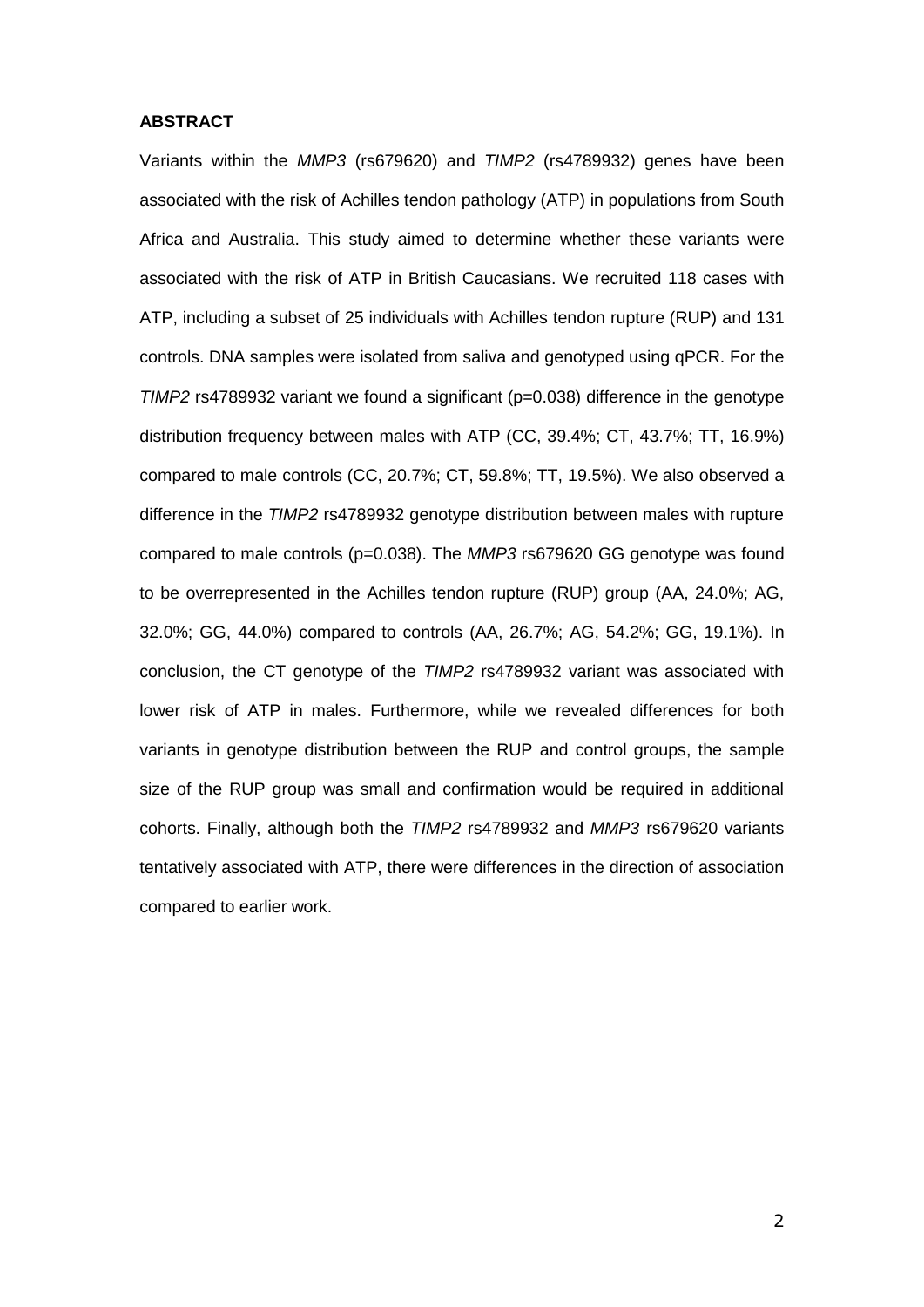#### **INTRODUCTION**

Achilles tendon pathology (ATP) is an umbrella term that refers to both Achilles tendinopathy (TEN) and Achilles tendon rupture (RUP). ATP is a debilitating condition and most cases are related to overuse injury caused by chronic or acute exposure to repetitive micro-traumas (Kvist 1994). Several intrinsic and extrinsic risk factors for ATP have been reported, and an increasing number of association studies have demonstrated that genetic variants can predispose to the condition (Raleigh and Collins 2012).

The extracellular matrix (ECM) within a tendon consists of collagen fibrils, proteoglycans, glycoproteins and glycosaminoglycans (Sharma and Maffulli 2005). In addition to structural proteins, non-structural proteins and enzymes contribute towards homeostasis by constantly remodelling the ECM (Magra and Maffulli 2005). MMP3 belongs to the family of metalloproteinases (MMPs) which are known for their role in controlling the ECM integrity by catalytically degrading structural proteins including laminin, fibronectin, and various types of collagen (Somerville *et al.* 2003; Birkedal-Hansen *et al.* 1993). MMP3 is known to stimulate the activity of other MMPs which eventually contribute towards the catalysis of other proteins within the ECM (Toth *et al.* 2003). However, *MMP3* mRNA levels have been consistently shown to be lower in ATP samples when compared to the controls (Ireland *et al.* 2001; Alfredson *et al.* 2003). Tissue inhibitors of metalloproteases (TIMPs) are known for their role in inhibiting the activity of metalloproteinases by interacting with the MMP active site (Young *et al.* 2002). Although TIMP2 does not inhibit the activity of MMP3, it inhibits the activation of MMP2 which works in parallel with MMP3 to activate MMP9 (Toth *et al.* 2003). Therefore, by limiting the activity of MMP2, TIMP2 is considered to indirectly reduce the impact of MMP3 activity.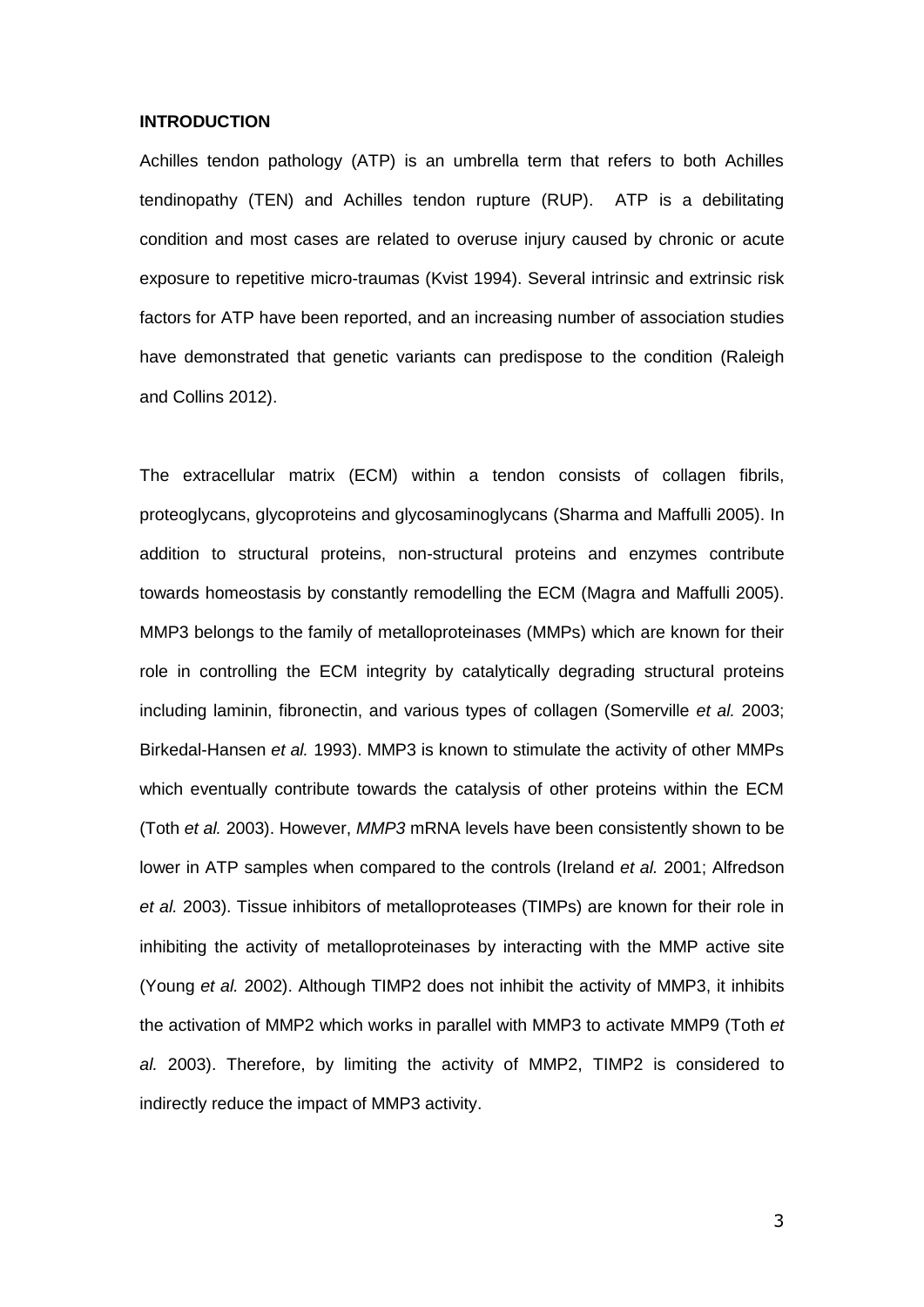Recent work has shown that the rs679620 single nucleotide polymorphism (SNP) within the *MMP3* gene and the rs478992 SNP within the *TIMP2* gene were risk factors for ATP in a South African (Raleigh *et al.* 2009) and a combined South African and Australian cohort respectively (El Khoury *et al.* 2013). However, as genetic predisposition to multifactorial phenotypes is often population specific, we wished to ascertain whether these polymorphisms were also risk factors in a recently recruited British population.

## **MATERIALS AND METHODS**

One hundred and eighteen (47 females and 71 males) British Caucasian participants diagnosed with Achilles tendon pathology (ATP) and 131 (49 females and 82 males) asymptomatic British Caucasian controls (CON) were recruited for this case-control genetic association study. All case participants were recruited from The County Clinic, Northampton, UK between 2011 and 2014. A suitable control population of physically active individuals with regular exposure to lower limb exercise (minimum 2 hrs/wk of high intensity exercise) and no history of Achilles tendon pathology, were recruited from sports clubs within the East Midlands area. All participants gave written informed consent, according to the Declaration of Helsinki, and completed a medical and injury history questionnaire. All participants with ATP were diagnosed by the medical professional and co-author WJR based on the clinical criteria reported in previous studies (Mokone *et al.* 2005; September *et al.* 2009). For patients with tendon ruptures, the clinical diagnosis was corroborated in most cases (88.0%, n=22) by either imaging (60.0%, n=15) and/or surgical observation (52.0%, n=13). Our recruitment and experimental protocols were approved by the University of Northampton Research Ethics Committee.

The ATP group consisted of 93 (39 females and 54 males) participants with chronic Achilles tendinopathy (TEN), and 25 (8 females and 17 males) participants with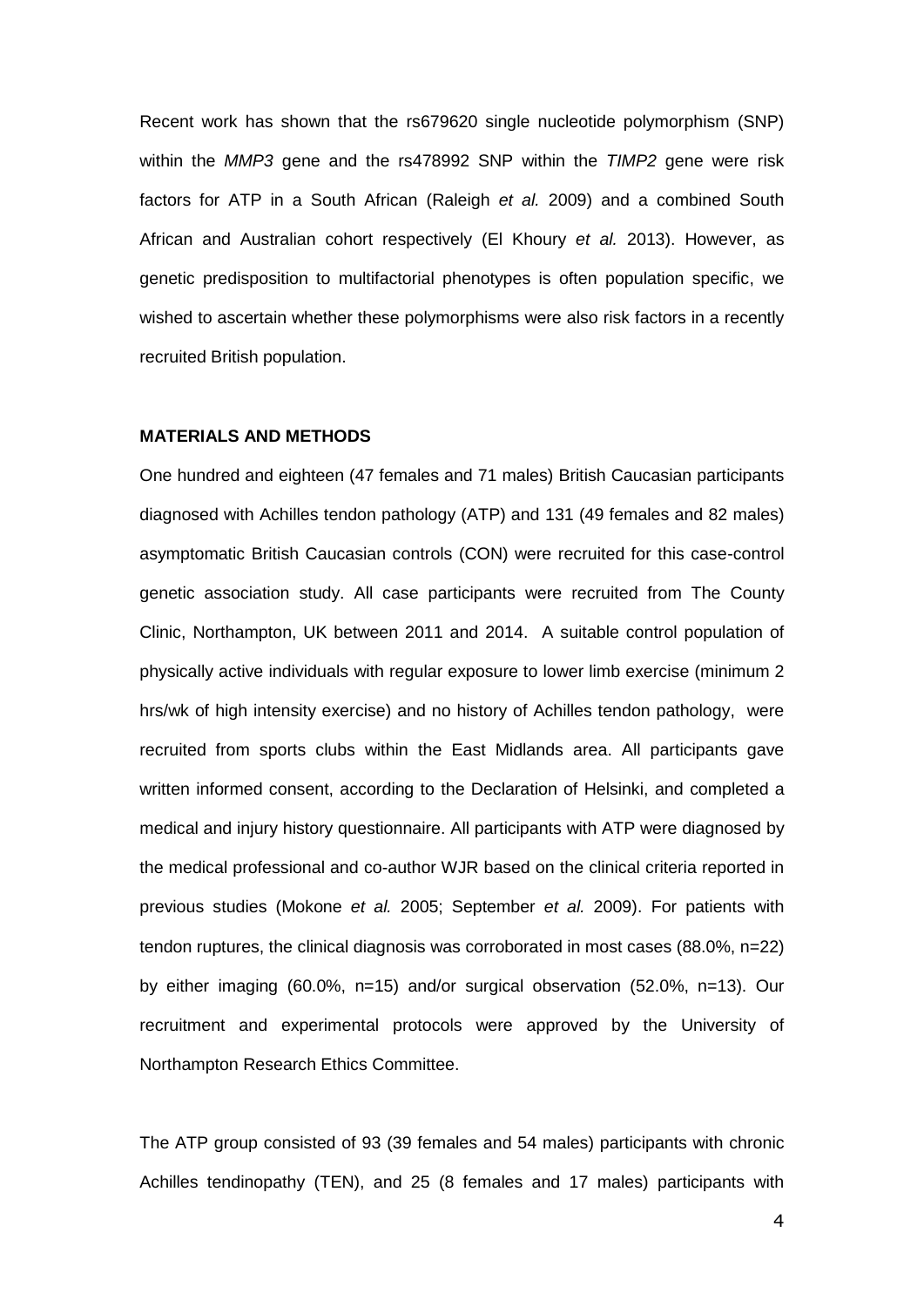Achilles tendon rupture (RUP). Patients with chronic Achilles tendinopathy (TEN) were diagnosed as suffering from either non-insertional (n=51, 54.8%), insertional tendinopathy (n=28, 30.1%), or both (n=14, 15.0%). Achilles ruptures were categorised as full or partial ruptures. For the purpose of analysis, participants diagnosed with Achilles tendinopathy who later sustained an Achilles rupture (n=12), were included in the RUP group. At the time of recruitment participants in the ATP group were generally healthy with the exception of 18 (15.2%) individuals who were on medication for different cardiovascular conditions. We also report that 34 (28.8%) ATP cases reported a history of tendinopathy in a tendon other than the Achilles tendon, 46 (38.9%) reported a history of ligament injury.

Saliva samples were collected from each participant using Oragene™ OG-500 tubes (DNA Genotek, Ontario, Canada). DNA was extracted according to the manufacturer's protocol using a PT-L2P lysis solution. DNA samples were genotyped for the *MMP3* rs679620 and *TIMP2* rs4789932 gene variants using fluorescencebased TaqMan® Custom SNP Genotyping Assays (Applied Biosystems, Foster City, CA, USA). The qPCR reactions contained probes and primers and PCR mastermix containing AmpliTaq DNA Polymerase Gold (Applied Biosystems, Foster City, CA, USA) in a total reaction volume of 6 μL. PCR was performed on an Applied Biosystems StepOnePlus<sup>™</sup> real-time PCR system (Applied Biosystems, Foster City, CA, USA). Genotypes were determined following end point fluorescence analysis using Applied Biosystems StepOnePlus™ real-time PCR software Version 2.1. Rox was used as a passive reference and each PCR run included a number of both positive (sample repeats) and negative (water) controls.

Data were analysed using SPSS Version 20 (IBM SPSS, IBM Corp, Somers, NY, USA) statistical program. A chi-squared  $(\chi^2)$  analysis was used to determine whether significant genotype and/or allele distribution differences existed between CON and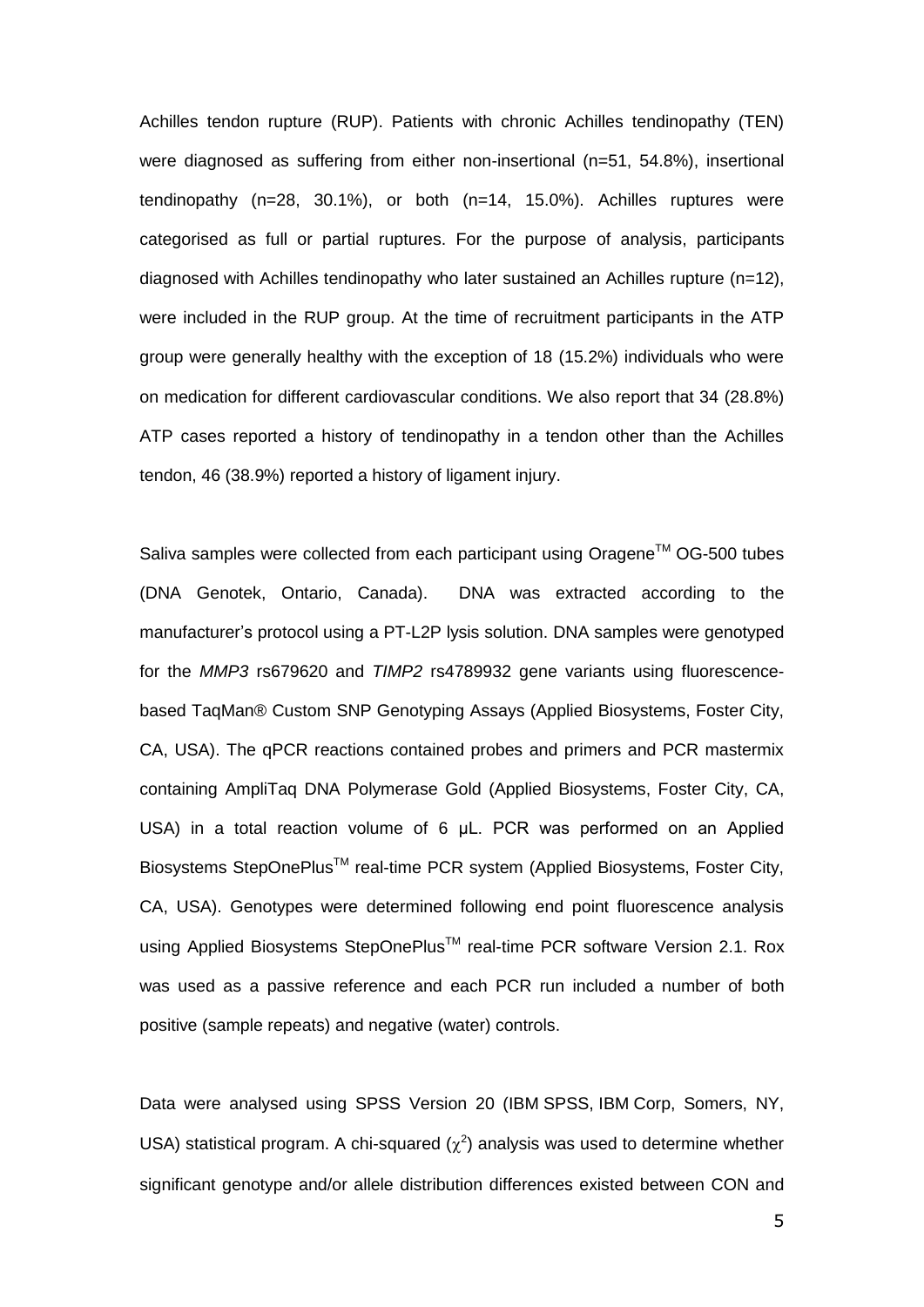ATP groups. An independent t-test was used to establish if any significant differences existed between the participants' characteristics of the ATP and CON groups and an analysis of variance was used to identify differences in participants' characteristics when grouped into genotypes. In all analyses significance was accepted when p<0.05. No adjustment for multiple testing was made due to the rationale described in our previous studies (Posthumus et al. 2011). Hardy-Weinberg equilibrium was determined using Michael H. Court's (2005–2008) online calculator (www.tufts.edu). We used Quanto software (version 1.2) for power calculations and found that, for our entire cohort, the sample size was sufficient to detect associations with approximately 80% power at the p<0.05 level with odds ratios of 2.2 and above.

### **RESULTS**

The CON and ATP groups were matched for age, height, weight, and body mass index (BMI). However, when the data was stratified according to gender, we found a difference in height (p=0.023) between the males ATP and CON groups. Males in the CON group were taller than those in the ATP group (table 1). However, height was not a confounding variable in our analysis as genotypes at both of the loci tested did not associate with height.

The allele and genotype distribution frequencies for the *MMP3* and *TIMP2* variants are shown in table 2 and 3 respectively. We found a significantly (p=0.021) different genotype distribution frequency of the *MMP3* rs679620 variant between the CON (AA, 26.7%; AG, 54.2%; GG, 19.1%) and the RUP (AA, 24.0%; AG, 32.0%; GG, 44.0%) groups. The GG genotype was significantly over-represented among the RUP group ( $p=0.009$ ;  $OR=3.33$ ; 95% CI 1.35 – 8.21), whereas the AG genotype was significantly over-represented among the CON group (p=0.046; OR=2.51; 95% CI 1.01 – 6.23). However, the number of patients who presented with ruptures was small and, as such, this result would require confirmation in additional cohorts. In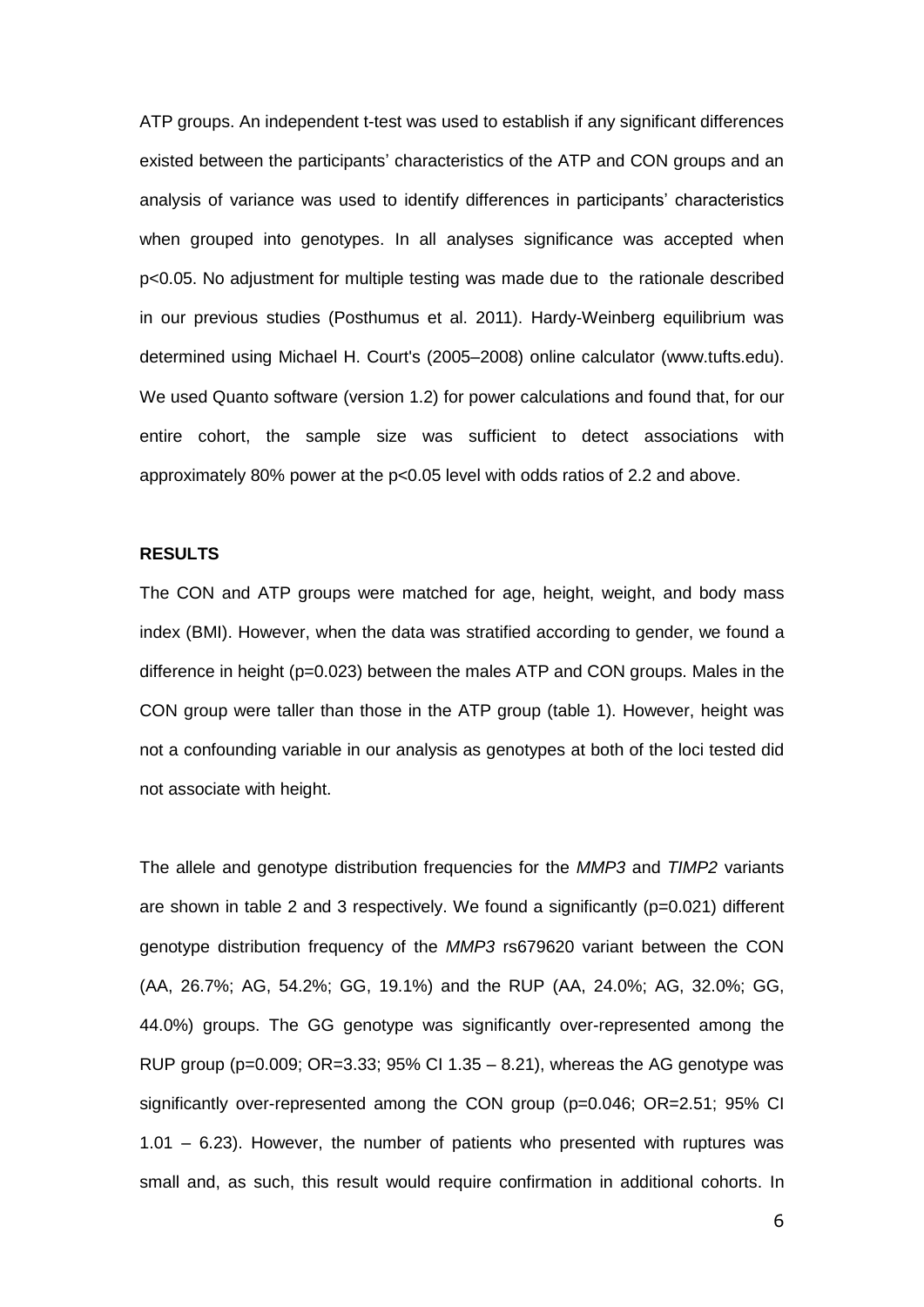addition, we found a significantly different  $(p=0.038)$  genotype distribution for the *TIMP2* rs4789932 variant in male participants between the CON (CC, 20.7%; CT, 59.8%; TT, 19.5%) and ATP (CC, 39.4%; CT, 43.7%; TT, 16.9%) groups. The CT genotype was significantly over-represented within the male CON group (p=0.004; OR=2.75; 95% CI 1.38 – 5.44), whereas the CC genotype was over represented in the ATP group (p=0.012; OR=2.49; 95% CI 1.22 – 5.09). A similar trend in distribution was found between the male CON and RUP groups (p=0.038).

There was no significant genotypic distribution difference for the *TIMP2* rs4789932 variant between the CON and ATP groups within female participants (p=0.639), or in the combined male plus female group (p=0.364). Furthermore, we report no genotypic distribution differences for the *MMP3* rs679620 variant between the CON and ATP groups ( $p=0.413$ ), or between the CON and the TEN group ( $p=0.564$ ) (table 2). We also report no allelic distribution difference for either gene variants between the CON and ATP groups (Table 2 and 3). All the genotype distribution groups included in this study were in Hardy-Weinberg equilibrium (HWE).

### **DISCUSSION**

We have primarily found a significant association (p=0.021) between the *MMP3* rs679620 variant and Achilles tendon rupture, with the GG genotype being over represented in the RUP group compared to the CON group. In an earlier study we found that the GG genotype was a risk factor for Achilles tendinopathy but not Achilles tendon rupture in South Africans Caucasians (Raleigh *et al.* 2009). The G allele of the rs679620 locus is known to increase *MMP3* expression (Foster *et al.* 2012), as it is in high linkage disequilibrium (LD) with the 5A allele of the rs3025058 variant (Chen *et al.* 2012). The 5A allele has been reported to up-regulate *MMP3* mRNA levels (Ye 2006). Accordingly, over-expression of the *MMP3* gene could increase the risk of tendon degeneration since MMP3 protein plays a role in the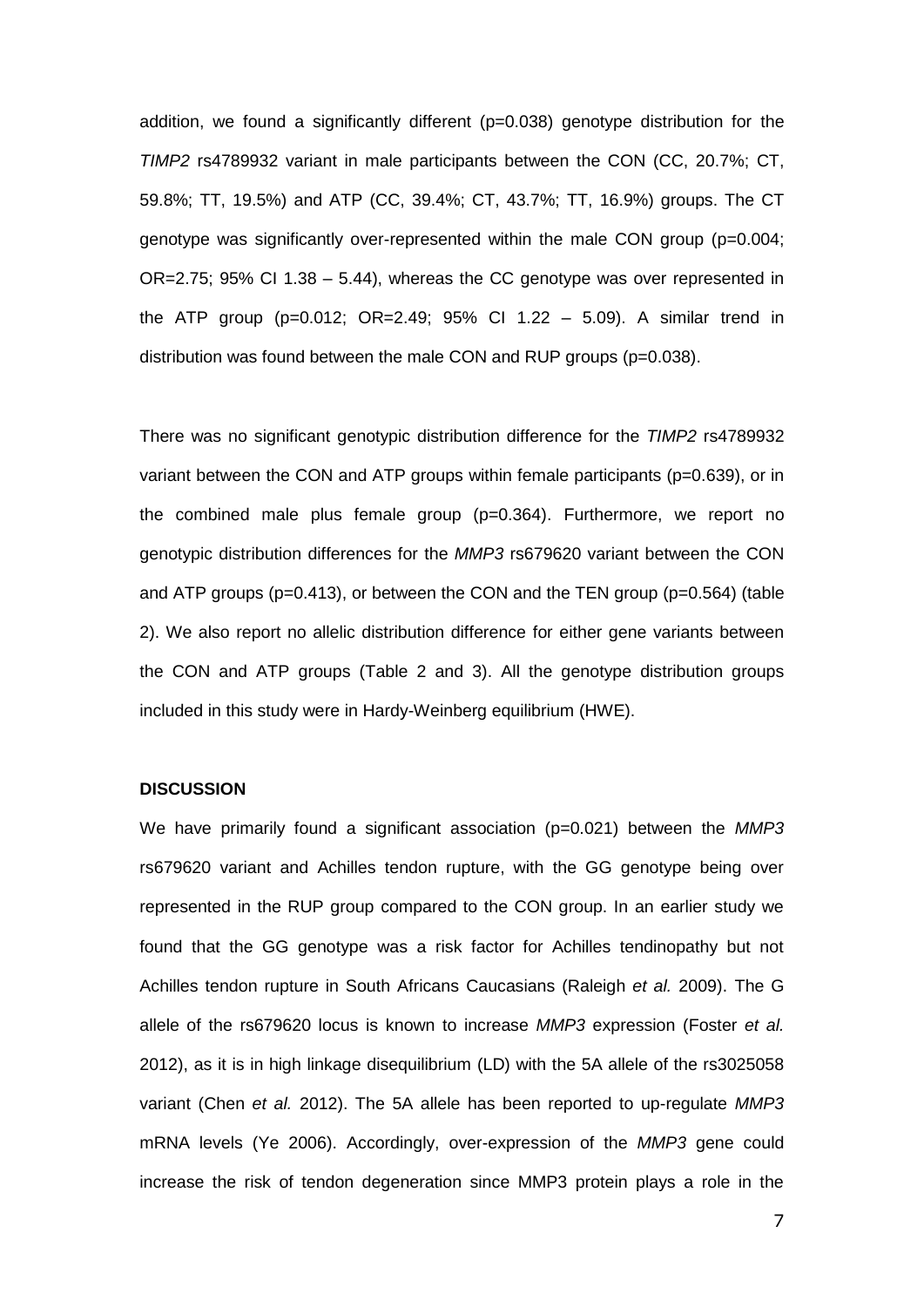breakdown of ECM substrates such as proteoglycan, decorin, and laminin (Birkedal-Hansen *et al.* 1993). Therefore, an accelerated or excessive MMP3 mediated destruction of some of these ECM components might predispose to tendon rupture.

We have also shown that the *TIMP2* rs4789932 variant is associated with the risk of ATP in British males. Specifically, the CC genotype was over represented in the ATP and RUP groups compared to an over representation of the CT genotype in the CON group. This finding differs with an earlier study in which the CC genotype was over represented among controls and the CT genotype associated with ATP cases in a combined Australian and South African Caucasian population (El Khoury *et al.* 2013). However, although the direction of the association found in this study (CC genotype as risk factor) was opposite to that reported in the earlier work (CC genotype as protective factor), the data might indicate that a complex mechanism underlies the involvement of this locus in the predisposition to ATP. Indeed it has recently been noted that reverse effects in genetic association studies may reveal additional information about a susceptibility locus that was previously unknown. For example, minor alterations in allele frequency between populations, differences in interacting loci, gene-gene, and gene-environment interactions may all contribute to a reverse effect, even in populations that are of the same ethnicity but drawn from different geographic locations (Greene *et al.* 2009). The reversal effect could also be due to a difference in LD between the associated and the causative variant between different populations of the same ethnicity (Ferreiros-Vidal et al. 2007). Furthermore, it is possible that genes in individuals from different regions undergo local adaptation following geographical and environmental isolation (Tiffin & Ross-Ibarra 2014; Sexton et al. 2014). This can sometimes be explained by the concept of conditional neutrality where an allele can be neutral in certain locations and risk related in a completely different setting (Fournier-Level et al. 2011). Such effects have been reported in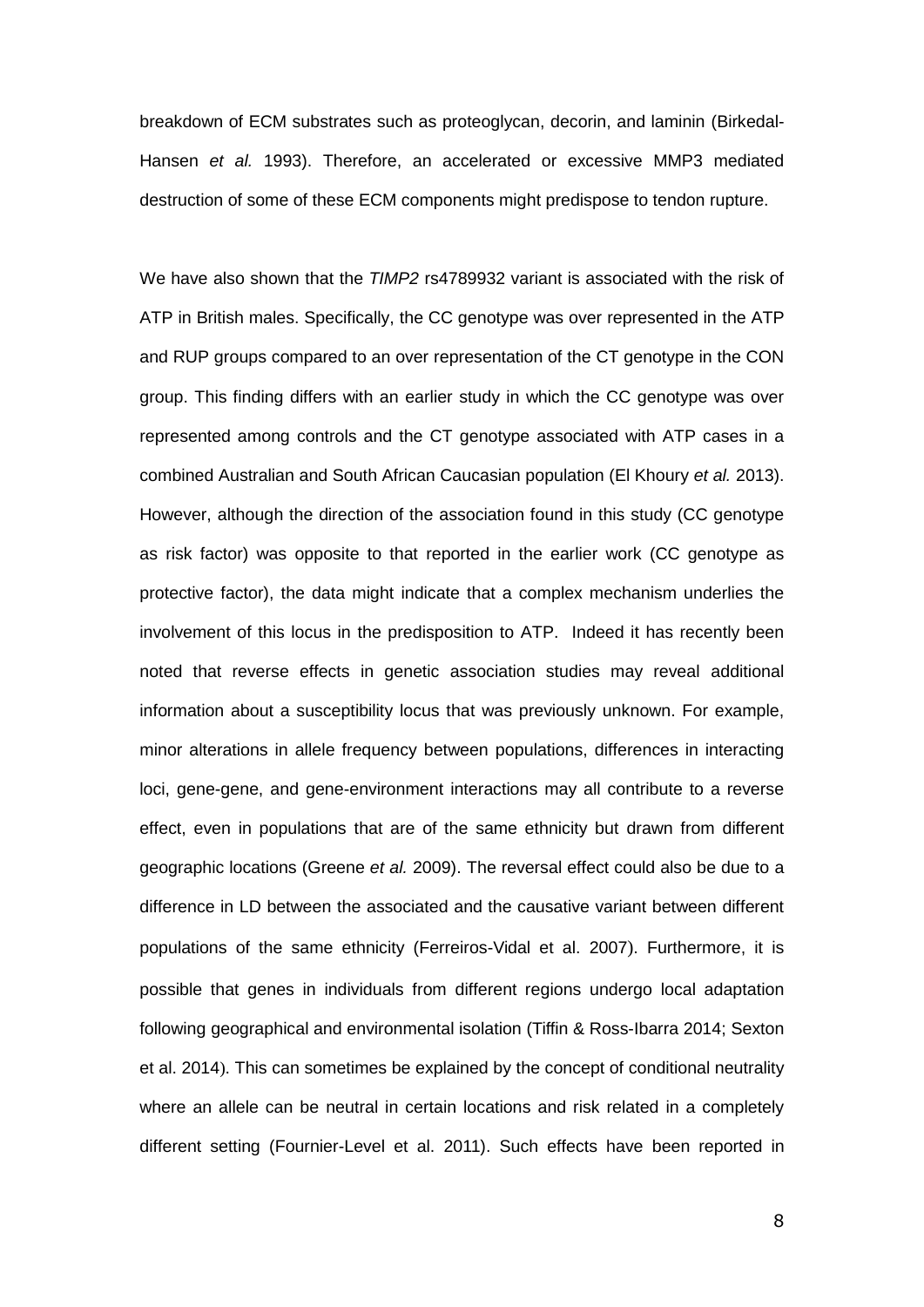systemic lupus erythematosus, where the PD1.3 A allele of the *PDCD1* gene associates with risk related characteristics in some European Caucasian populations but it has protective characteristics in others (Ferreiros-Vidal et al. 2007; Ferreiros-Vidal et al. 2004). With relevance to this, the association described in this study was found in British Caucasian males whereas our previous work was conducted in a Caucasian population of both genders recruited from Australia and South Africa (El Khoury *et al.* 2013).

At present we cannot specifically explain why the *TIMP2* rs4789932 variant influences the risk of ATP or Achilles tendon rupture but it is noteworthy that a number of studies have found that *TIMP2* expression is altered in tendon tissue under a variety of conditions. For example, Jones *et al.* (2006) have shown that *TIMP2* expression is reduced in human degenerate Achilles tendon compared to healthy tissue. Furthermore ageing was found to significantly reduce the expression level of *TIMP2* in rabbit patellar tendons (Thornton *et al.* 2013). Hence, a reduction in TIMP2 levels might contribute to tendon degradation since lower levels have been speculated to disrupt the TIMP/MMP balance and adversely alter ECM homeostasis (Pasternak *et al.* 2010). Interestingly, *TIMP2* expression in human ruptured Achilles tendon has been found to increase relative to non-rupture tendon samples (Karousou *et al.* 2008) and a study in rodents showed that overuse of the supraspinatus tendon was accompanied by an intial decrease in TIMP2 levels followed by a subsequent rise (Attia *et al.* 2013). This latter observation may well explain the observed decrease in TIMP2 during tendon degradation which apparently takes place at the pre-rupture stage (Jones *et al.* 2006). Consequently, a rupture may occur at an advanced stage of tendinopathy and thus might be accompanied by an increase in TIMP2 levels.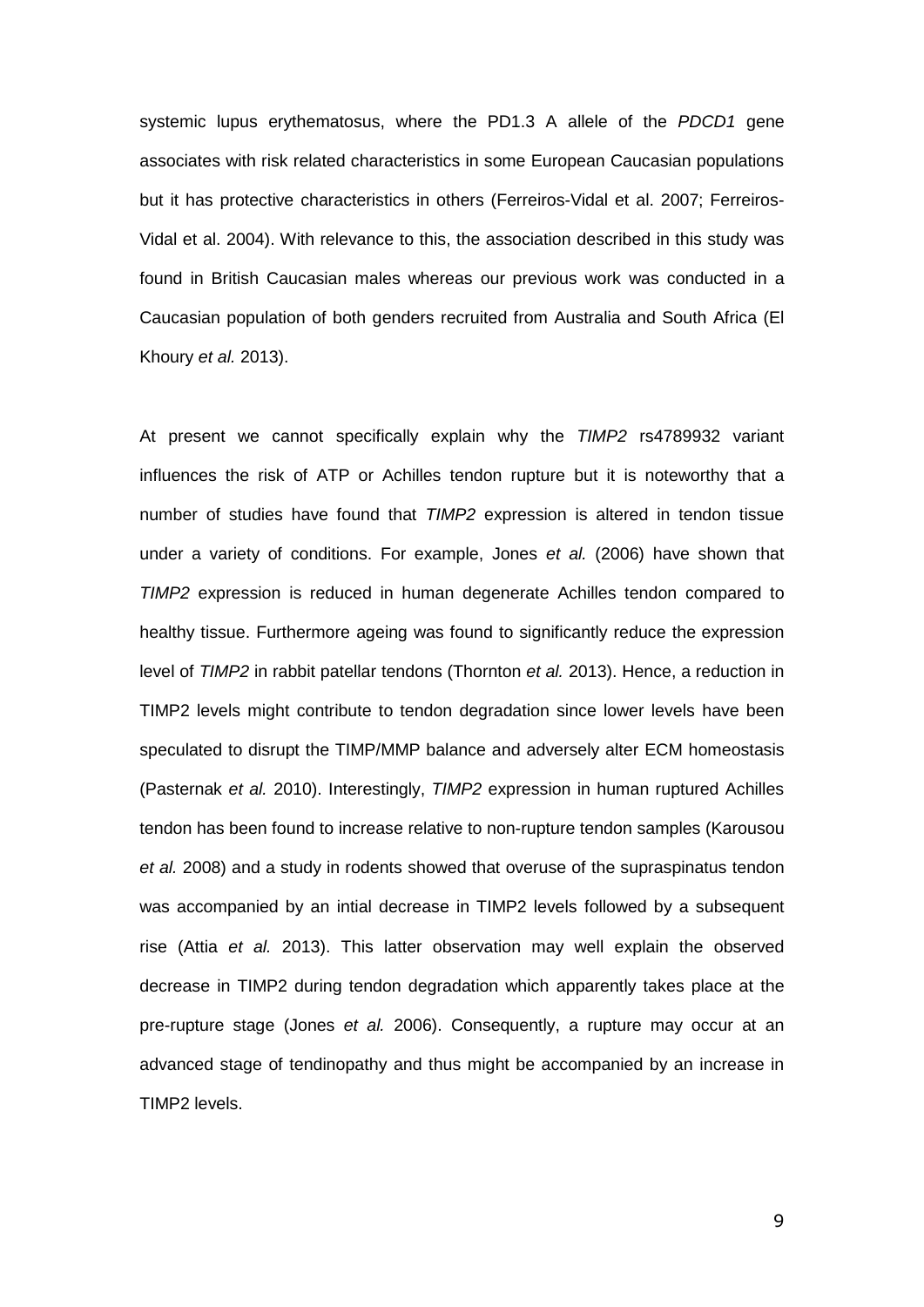In summary, this study follows the work previously conducted in South African and Australian Caucasian populations (Raleigh *et al.* 2009; El Khoury *et al.* 2013). These earlier studies showed that both the *MMP3* rs679620 and the *TIMP2* rs4789932 variants associated with ATP in the South African cohort (*MMP3* rs679620 variant) (Raleigh *et al.* 2009) and when both populations were combined (*TIMP2* rs4789932 variant) (El Khoury *et al.* 2013). Our present study in British Caucasians reveals that the association of the *TIMP2* rs4789932 variant with ATP and Achilles tendon rupture is only apparent in males. Furthermore, we found that it was carriage of the CC genotype that inferred risk as opposed to the CT genotype in the combined South African and Australian cohorts which inferred risk of ATP but not Achilles tendon rupture. Finally, for the *MMP3* rs679620 variant, we found a tentative association between the GG genotype with Achilles tendon rupture but not with tendinopathy *per se*.

To conclude, although this study did not directly replicate the direction of associations we found in earlier work (Raleigh *et al.* 2009; El Khoury *et al.* 2013) it was confirmed that the same loci seemed to modify the risk of Achilles tendon pathology or rupture in some way. This may well reflect the fact that the current work was conducted in a population recruited from a different geographic region compared to our earlier work. In terms of limitations, we must treat these data as tentative findings and remember that confidence in our data would be greater if the work was repeated in a larger cohort. A specific limitation was that sample size was reduced when we conducted gender specific analysis and when we stratified the ATP cohort into the separate sub groups (tendinopathy or rupture). This would result in a reduction in statistical power. Finally, these findings suggest that the risk of ATP phenotypes, associated with the loci investigated, are modified by both gender and geographical location.

### **ACKNOWLEDGEMENTS**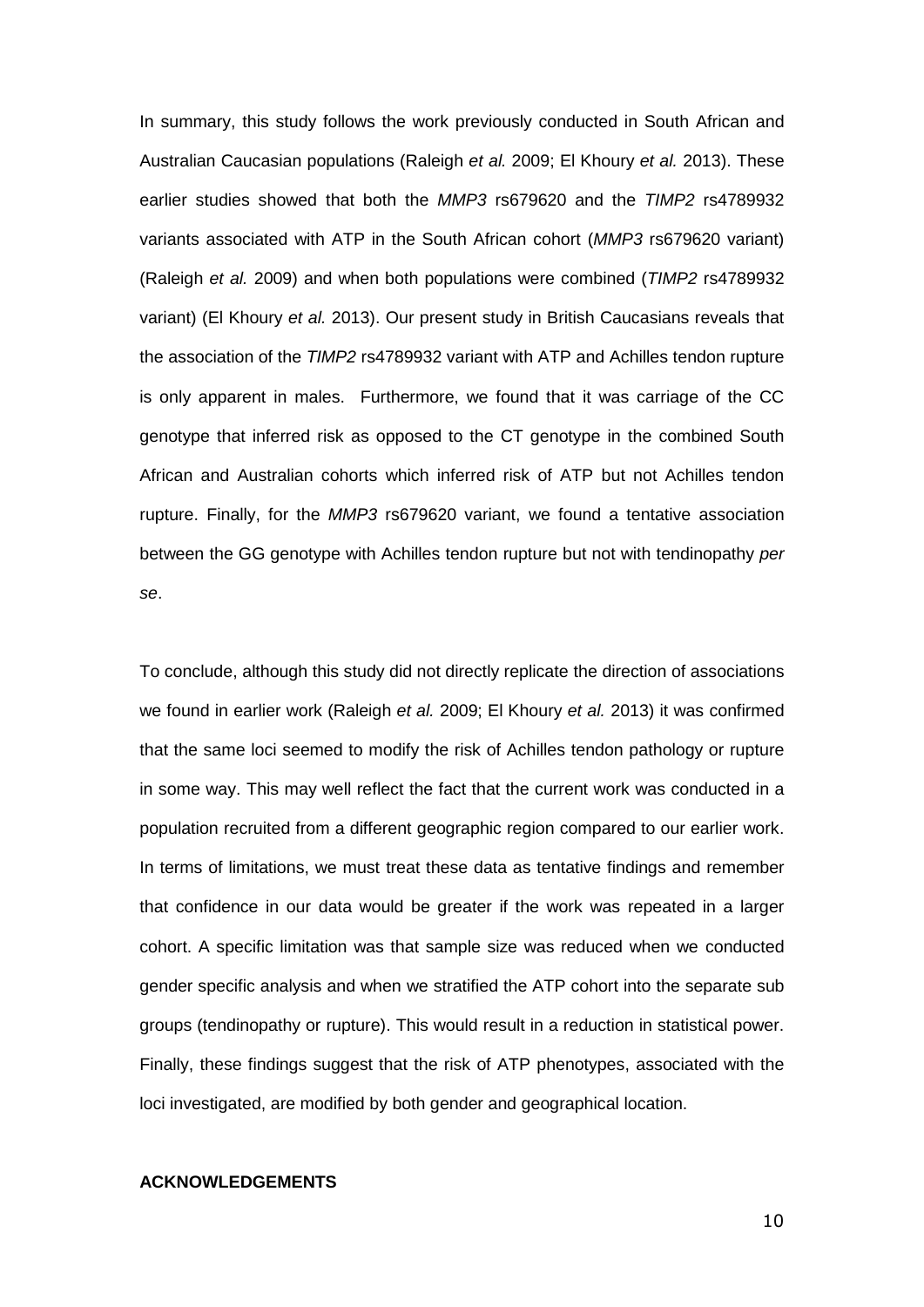The authors would also like to thank Professor Malcolm Collins and Dr Michael Posthumus at the University of Cape Town's UCT/MRC Research Unit for Exercise Science and Sport Medicine for discussions concerning the questionnaire design. Authors S.M.R. and W.J.R. were co-inventors on patents that were filed on the application of specific sequence variants (rs679620 but not rs4789932) related to risk assessment of Achilles tendinopathy and anterior cruciate ligament injuries.

### **REFERENCES**

- Alfredson, H., Lorentzon, M., Bäckman, S., Bäckman, A. and Lerner, U.H. 2003 cDNA-arrays and real-time quantitative PCR techniques in the investigation of chronic Achilles tendinosis. *J Orthop Res* **21(6)**, 970-975.
- Attia, M., Huet, E., Gossard, C., Menashi, S., Tassoni, M. and Martelly, I. 2013 Early Events of Overused Supraspinatus Tendons Involve Matrix Metalloproteinases and EMMPRIN/CD147 in the Absence of Inflammation. *Am J Sport Med* **41(4)**, 908-917.
- Birkedal-Hansen, H., Moore, W.G.I., Bodden, M.K., Windsor, L.J., Birkedal-Hansen, B., DeCarlo, A. *et al*. 1993 Matrix Metalloproteinases: A Review. *Crit Rev Oral Biol Med* **4(2)**, 197-250.
- Chen, Y., Nixon, N., Dawes, P. and Mattey, D. 2012 Influence of variations across the MMP-1 and-3 genes on the serum levels of MMP-1 and-3 and disease activity in rheumatoid arthritis. *Genes and immun* **13(1)**, 29-37.
- El Khoury, L., Posthumus, M., Collins, M., Handley, C.J., Cook, J. and Raleigh, S.M. 2013, Polymorphic variation within the *ADAMTS2*, *ADAMTS14*, *ADAMTS5*, *ADAM12* and *TIMP2* genes and the risk of Achilles tendon pathology: A genetic association study. *J Sci Med Sport* **16(6)** 493-498.
- Ferreiros-Vidal, I. et al., 2004. Association of PDCD1 with susceptibility to systemic lupus erythematosus: evidence of population-specific effects. *Arthritis and rheumatism*, **50(8)**, pp.2590–7.
- Ferreiros-Vidal, I. et al., 2007. Bias in association studies of systemic lupus erythematosus susceptibility due to geographical variation in the frequency of a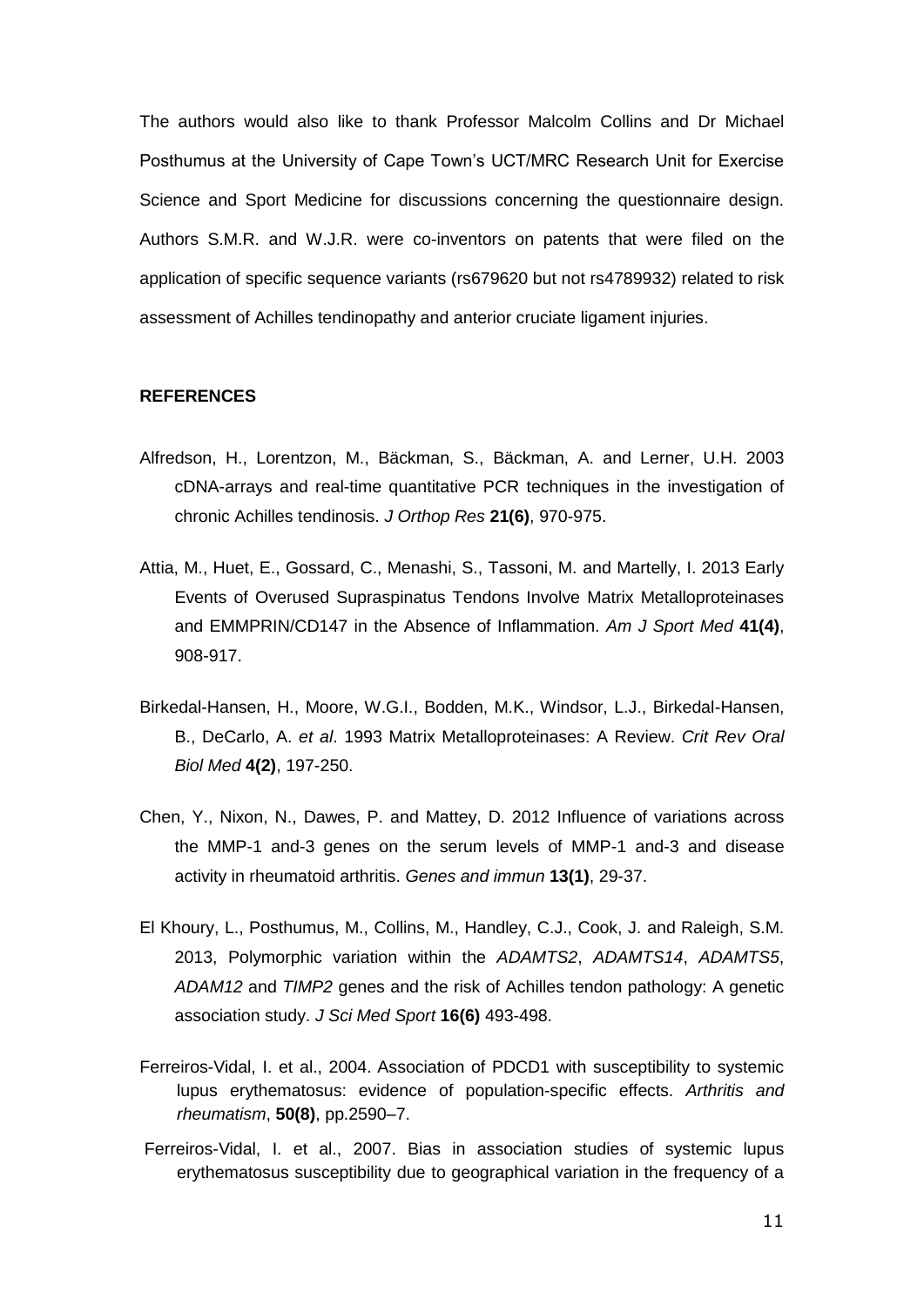programmed cell death 1 polymorphism across Europe. *Genes and immunity*, **8(2)**, pp.138–46.

- Foster, B.P., Morse, C.I., Onambele, G.L., Ahmetov, I.I. and Williams, A.G. 2012 Genetic Variation, Protein Composition and Potential Influences on Tendon Properties in Humans. *The Open Sports Medicine Journal* **6,** 8-21.
- Fournier-Level, A. et al., 2011. A map of local adaptation in Arabidopsis thaliana. *Science (New York, N.Y.)*, **334(6052)**, pp.86–9.
- Greene, C.S., Penrod, N.M., Williams, S.M. and Moore, J.H. 2009 Failure to Replicate a Genetic Association May Provide Important Clues About Genetic Architecture. *PLoS ONE* **4(6)**, e5639.
- Ireland, D., Harrall, R., Curry, V., Holloway, G., Hackney, R., Hazleman, B. *et al*. 2001 Multiple changes in gene expression in chronic human Achilles tendinopathy. *Matrix Biol* **20(3)**, 159-169.
- Jones, G.C., Corps, A.N., Pennington, C.J., Clark, I.M., Edwards, D.R., Bradley, *et al*. 2006 Expression profiling of metalloproteinases and tissue inhibitors of metalloproteinases in normal and degenerate human Achilles tendon. *Arthritis and Rheumatism* **54(3)**, 832-842.
- Karousou, E., Ronga, M., Vigetti, D., Passi, A. and Maffulli, N. 2008 Collagens, proteoglycans, MMP-2, MMP-9 and TIMPs in human Achilles tendon rupture. *Clin Orthop Relat Res* **466(7)**,1577-1582.
- Kvist, M. 1994 Achilles-Tendon Injuries in Athletes. *Sports Med* **18(3)**, 173-201.
- Magra, M. and Maffulli, N. 2005 Molecular events in tendinopathy: a role for metalloproteases. *Foot Ankle Clin* **10(2)**, 267-277.
- Mokone, G.G., Gajjar, M., September, A.V., Schwellnus, M.P., Greenberg, J., Noakes, T.D. *et al*. 2005 The Guanine-Thymine Dinucleotide Repeat Polymorphism Within the Tenascin-C Gene Is Associated With Achilles Tendon Injuries. *Am J Sports Med* **33(7)**, 1016-1021.
- Pasternak, B., Schepull, T., Eliasson, P. and Aspenberg, P. 2010 Elevation of systemic matrix metalloproteinases 2 and 7 and tissue inhibitor of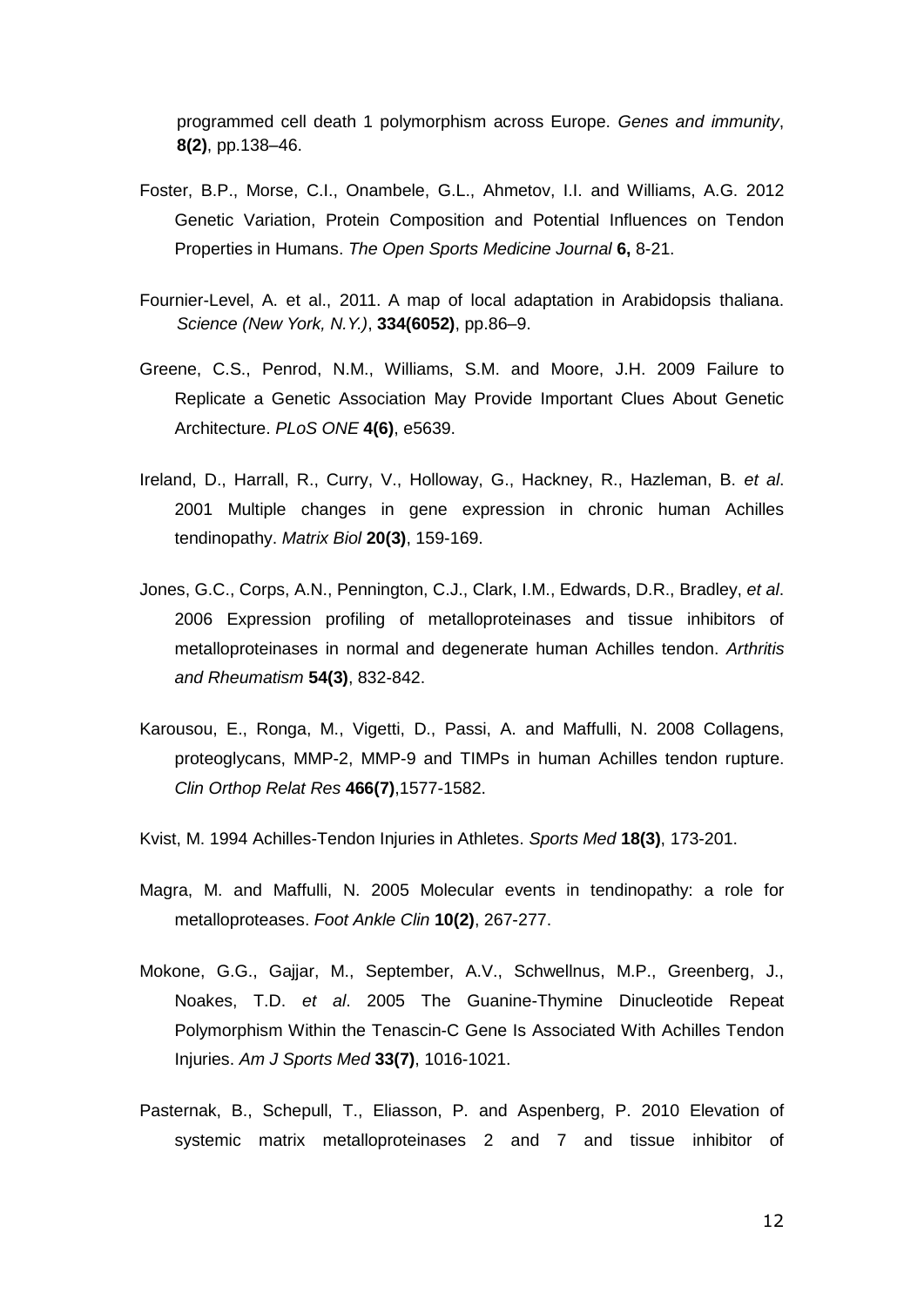metalloproteinase 2 in patients with a history of Achilles tendon rupture: pilot study. *Br J Sports Med* **44(9)**, 669-672.

- Posthumus, M. et al., 2011. Matrix metalloproteinase genes on chromosome 11q22 and the risk of anterior cruciate ligament (ACL) rupture. *Scandinavian Journal of Medicine & Science in Sports*, **22(4)**, pp.523–533.
- Raleigh, S.M., van der Merwe, L., Ribbans, W.J., Smith, R.K.W., Schwellnus, M.P. and Collins, M. 2009, "Variants within the *MMP3* gene are associated with Achilles tendinopathy: possible interaction with the COL5A1 gene", *Br J Sports Med* **43(7)**, 514-520.
- Raleigh, S.M. and Collins, M. 2012 Gene Variants that Predispose to Achilles Tendon Injuries: An Update on Recent Advances, Achilles Tendon. In *Achilles tendon* (ed Čretnik A.), pp 25-40. InTech.
- September, A.V., Cook, J., Handley, C.J., van der Merwe, L., Schwellnus, M.P. and Collins, M. 2009 Variants within the *COL5A1* gene are associated with Achilles tendinopathy in two populations. *Br J Sports Med* **43(5)**, 357-365.
- Sexton, J.P., Hangartner, S.B. & Hoffmann, A.A., 2014. Genetic isolation by environment or distance: which pattern of gene flow is most common? *Evolution; international journal of organic evolution*, **68(1)**, pp.1–15.
- Sharma, P. and Maffulli, N. 2005 Tendon injury and tendinopathy: healing and repair. *J Bone Joint Surg* **87(1)**, 187-202.
- Somerville, R., Oblander, S. and Apte, S. 2003, "Matrix metalloproteinases: old dogs with new tricks", *Genome biol* **4(6)**, 216.
- Thornton, G.M., Reno, C.R., Lo, I.K.Y. and Hart, D.A. 2013 Aging Uniquely Influences Tissue Inhibitor of Metalloproteinase-2 (TIMP-2) Expression in Normal Tendon. *Br J Sports Med* **47(9)**, e2-e2.
- Tiffin, P. & Ross-Ibarra, J., 2014. Advances and limits of using population genetics to understand local adaptation. *Trends in Ecology & Evolution*, **29(12)**, pp.673– 680.
- Toth, M., Chvyrkova, I., Bernardo, M.M., Hernandez-Barrantes, S. and Fridman, R. 2003 Pro-MMP-9 activation by the MT1-MMP/MMP-2 axis and MMP-3: role of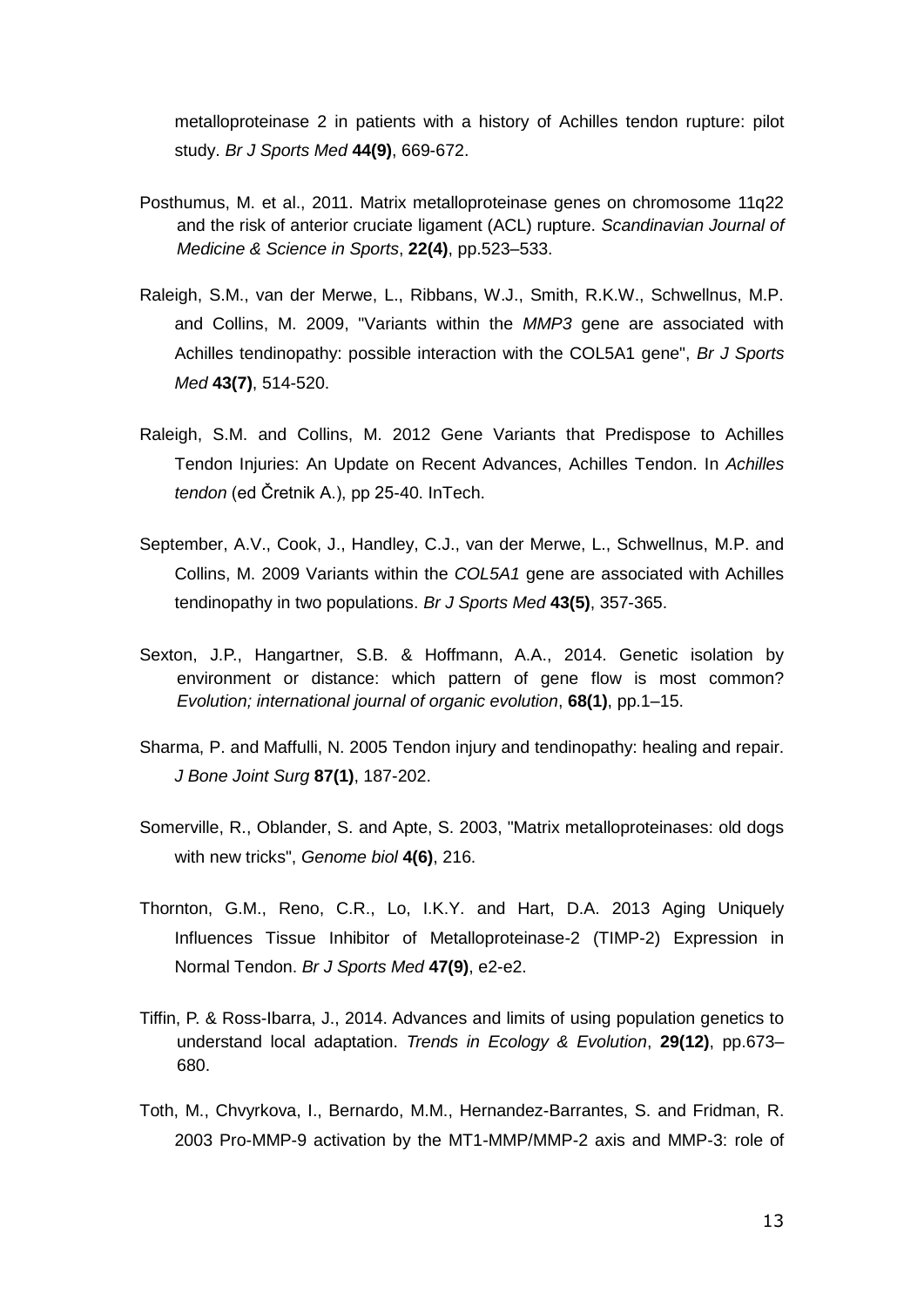TIMP-2 and plasma membranes. *Biochem Biophys Res Commun* **308(2)**, 386- 395.

- Ye, S. 2006 Influence of matrix metalloproteinase genotype on cardiovascular disease susceptibility and outcome. *Cardiovasc Res* **69(3)**, 636-645.
- Young, D., Phillips, B., Lundy, C., Nuttall, R., Hogan, A., Schultz, G., *et al*. 2002 Identification of an initiator-like element essential for the expression of the tissue inhibitor of metalloproteinases-4 (Timp-4) gene. *Biochem J* **364**, 89-99.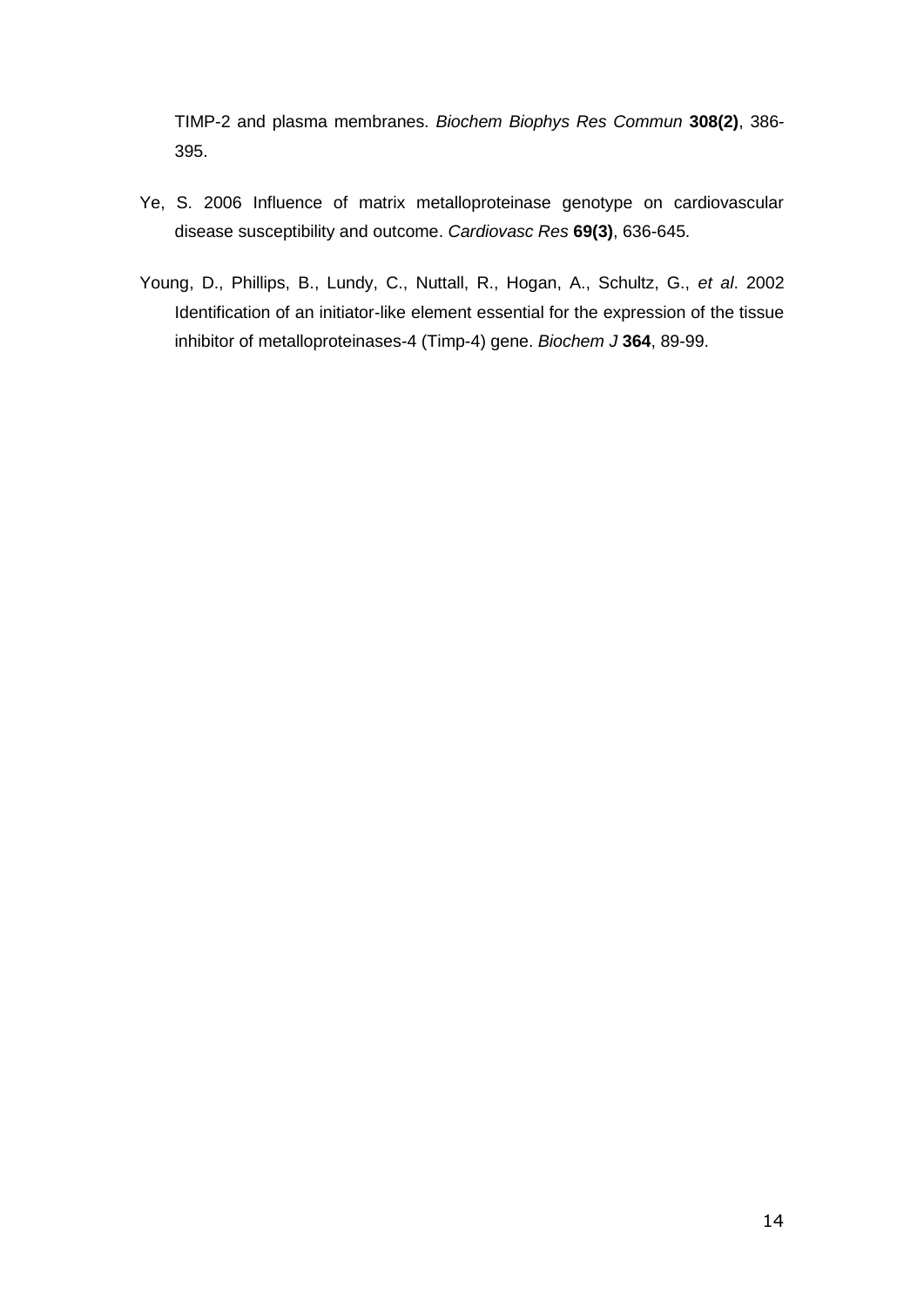## **Tables**

Table 1. General biological characteristics of the British Achilles tendon pathology (ATP) group and the asymptomatic control (CON) group, as well as the gender sub-

## groupings

|                                    |                           |                          |         |                         | <b>Female</b>          |         | <b>Males</b>           |                        |         |  |
|------------------------------------|---------------------------|--------------------------|---------|-------------------------|------------------------|---------|------------------------|------------------------|---------|--|
|                                    | <b>CON</b><br>$(n=131)$   | <b>ATP</b><br>$(n=118)$  | P-value | <b>CON</b><br>$(n=49)$  | <b>ATP</b><br>$(n=47)$ | P-value | <b>CON</b><br>$(n=82)$ | <b>ATP</b><br>$(n=71)$ | P-value |  |
| Age                                | 41.7 $\pm$<br>11.6 (124)  | 43.7 $\pm$<br>13.8 (117) | 0.225   | 44.3 $\pm$<br>14.4 (48) | $43.3 \pm$<br>13.2(46) | 0.691   | 40.0 $\pm$<br>11.5(76) | $43.9 \pm$<br>14.4(71) | 0.071   |  |
| Gender<br>(Male)                   | 62.6 (82)                 | 60.2(71)                 | 0.695   |                         |                        |         |                        |                        |         |  |
| Height<br>(cm)                     | 174.9 $\pm$<br>10.4 (123) | 172.9 $\pm$<br>9.2(115)  | 0.122   | $165.5 \pm$<br>7.1(48)  | 165.0 $\pm$<br>5.6(46) | 0.731   | $180.9 \pm$<br>7.2(75) | $178.2 \pm$<br>7.1(69) | 0.023   |  |
| Weight<br>(kg)                     | $80.1 \pm$<br>19.6 (124)  | $78.7 \pm$<br>15.6 (86)  | 0.544   | 63.7 $\pm$<br>10.9(48)  | 67.6 $\pm$<br>11.0(35) | 0.111   | $90.6 \pm$<br>16.4(76) | $86.3 \pm$<br>13.7(51) | 0.126   |  |
| <b>BMI</b><br>(kg/m <sup>2</sup> ) | $25.9 \pm 4.5$<br>(123)   | $26.3 \pm 4.1$<br>(86)   | 0.543   | $23.2 \pm 3.5$<br>(48)  | $24.9 \pm 4.7$<br>(35) | 0.061   | $27.6 \pm 4.4$<br>(75) | $27.2 \pm 3.3$<br>(51) | 0.558   |  |

Values are expressed as mean ± SD or a frequency (%). The total number of participants (n). The maximum number (n) of participants in each category is also indicated at the top of each column.

<sup>a</sup> age of the ATP, TEN, and RUP groups is at the age of initial injury, while the age of the CON groups is at the age of recruitment.

b weight of the ATP, TEN, and RUP groups at the time of initial injury, while the weight of the CON groups is at the time of recruitment

cm, centimetres; kg, kilograms; m, meters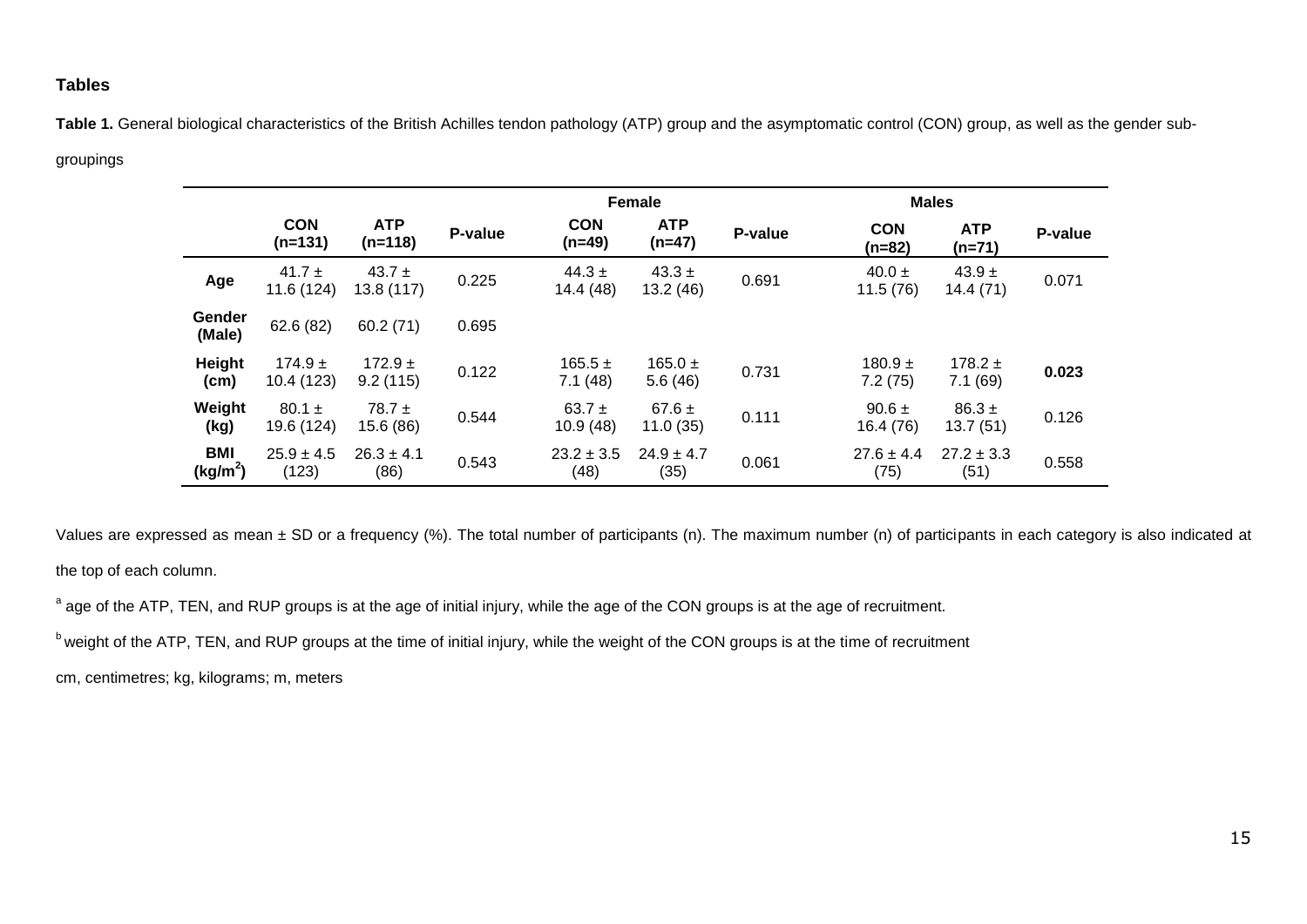**Table 2.** The genotype and allele frequency distribution of *MMP3* rs679620 variant within the British control (CON) and Achilles tendon pathology (ATP) groups, as well as the chronic Achilles tendinopathy (TEN) and Achilles tendon rupture (RUP) sub-groups.

|                  |               |               |              | Female          |              |              |                    |                      |              | <b>Male</b>  |              |              |  |
|------------------|---------------|---------------|--------------|-----------------|--------------|--------------|--------------------|----------------------|--------------|--------------|--------------|--------------|--|
|                  | <b>CON</b>    | <b>ATP</b>    | <b>TEN</b>   | <b>RUP</b>      | <b>CON</b>   | <b>ATP</b>   | <b>TEN</b>         | <b>RUP</b>           | <b>CON</b>   | <b>ATP</b>   | <b>TEN</b>   | <b>RUP</b>   |  |
| MMP3<br>rs679620 | $n = 131$     | $n = 118$     | $n=93$       | $n=25$          | $n=49$       | $n = 47$     | $n=39$             | $n=8$                | $n = 82$     | $n = 71$     | $n = 54$     | $n = 17$     |  |
| AA               | 26.7<br>(35)  | 31.4<br>(37)  | 33.3<br>(31) | 24.0<br>(6)     | 22.6<br>(12) | 31.9<br>(15) | 33.3<br>(13)       | 25.0<br>(2)          | 28.0<br>(23) | 31.0<br>(22) | 33.3<br>(18) | 23.5<br>(4)  |  |
| AG               | 54.2<br>(71)  | 45.8<br>(54)  | 49.5<br>(46) | 32.0<br>(8)     | 61.2<br>(30) | 46.8<br>(22) | 48.7<br>(19)       | 37.5<br>(3)          | 50.0<br>(41) | 45.1<br>(32) | 50.0<br>(27) | 29.4<br>(5)  |  |
| GG               | 19.1<br>(25)  | 22.9<br>(27)  | 17.2<br>(16) | 44.0<br>(11)    | 14.3(7)      | 21.3<br>(10) | 17.9<br>(7)        | 37.5<br>(3)          | 22.0<br>(18) | 23.9<br>(17) | 16.7<br>(9)  | 47.1<br>(8)  |  |
| P Value          | $0.413^{a}$   |               | $0.564^{b}$  | $0.021$ c       | $0.358^{a}$  |              | 0.499 <sup>b</sup> | $0.248$ <sup>c</sup> |              | $0.831^{a}$  |              | $0.122^c$    |  |
| <b>HWE</b>       | 0.301         | 0.396         | 0.879        | 0.056           | 0.097        | 0.716        | 0.990              | 0.500                | 0.973        | 0.428        | 0.834        | 0.120        |  |
| <b>G</b> allele  | 46.2<br>(121) | 45.8<br>(108) | 41.9<br>(78) | 60.0<br>(30)    | 44.9<br>(44) | 44.7<br>(42) | 42.3<br>(33)       | 56.3<br>(9)          | 47.0<br>(77) | 46.5<br>(66) | 41.7<br>(45) | 61.8<br>(21) |  |
| P Value          |               | $0.925^{a}$   | $0.373^{b}$  | $0.073^{\circ}$ | $0.976^{a}$  |              | $0.731^{b}$        | $0.399$ <sup>c</sup> |              | $0.934^{a}$  | $0.391^{b}$  | $0.116^c$    |  |

Values are expressed as a frequency with the number of participants (n) in parentheses.

<sup>a</sup> CON vs ATP

**b** CON vs TEN

 $\degree$  CON vs RUP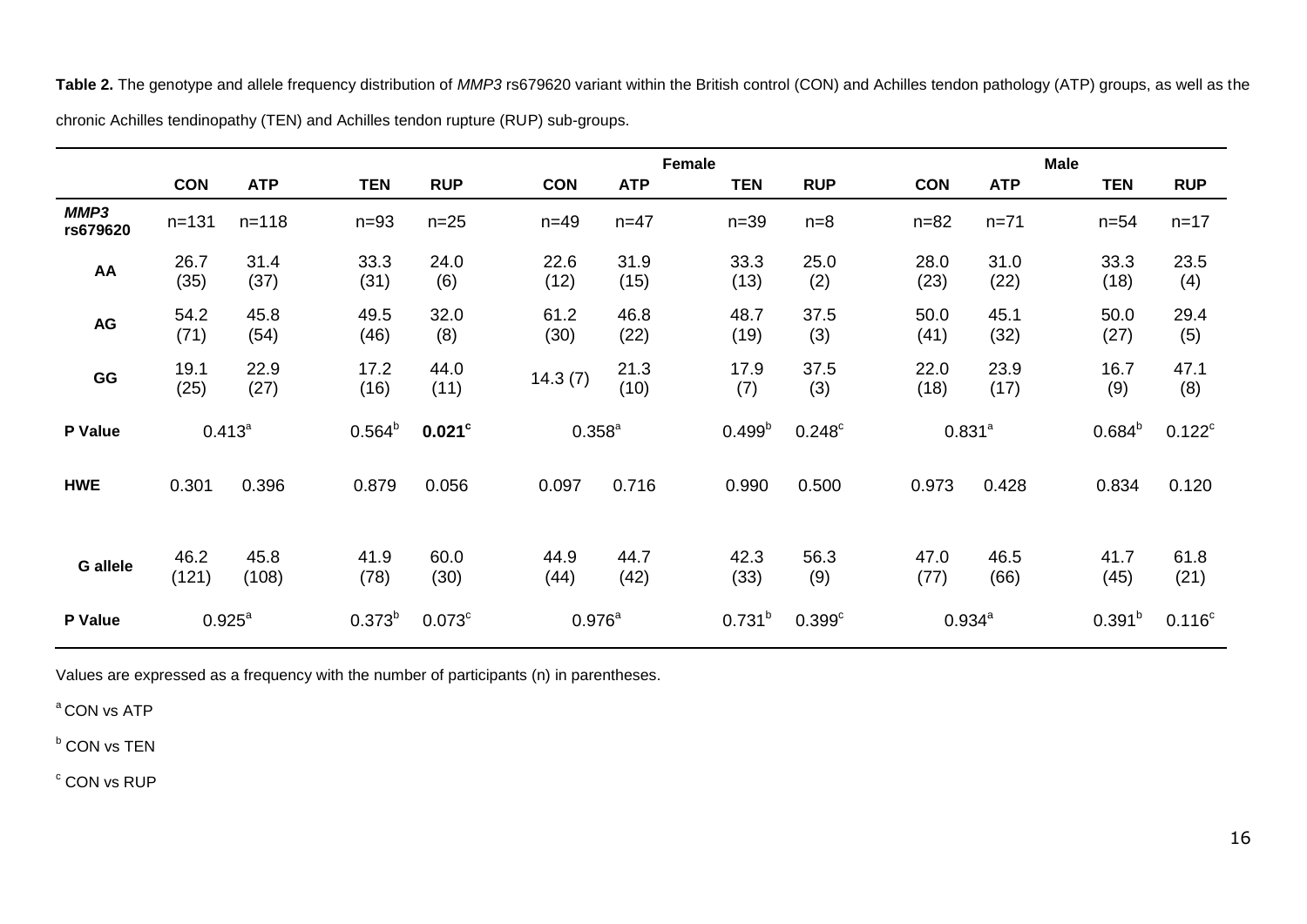**Table 3** The genotype and allele frequency distribution of *TIMP2* rs4789932 variant within the British control (CON) and Achilles tendon pathology (ATP) groups, as well as

| the chronic Achilles tendinopathy (TEN) and Achilles tendon rupture (RUP) sub-groups |
|--------------------------------------------------------------------------------------|
|--------------------------------------------------------------------------------------|

|                                |               |              |              | <b>Female</b>        |              |              |              |                 |              | <b>Male</b>        |              |                      |  |  |
|--------------------------------|---------------|--------------|--------------|----------------------|--------------|--------------|--------------|-----------------|--------------|--------------------|--------------|----------------------|--|--|
|                                | <b>CON</b>    | <b>ATP</b>   | <b>TEN</b>   | <b>RUP</b>           | <b>CON</b>   | <b>ATP</b>   | <b>TEN</b>   | <b>RUP</b>      | <b>CON</b>   | <b>ATP</b>         | <b>TEN</b>   | <b>RUP</b>           |  |  |
| TIMP <sub>2</sub><br>rs4789932 | $n = 131$     | $n = 118$    | $n=93$       | $n=25$               | $n = 49$     | $n = 47$     | $n=39$       | $n=8$           | $n = 82$     | $n = 71$           | $n = 54$     | $n = 17$             |  |  |
| cc                             | 26.7<br>(35)  | 34.7<br>(41) | 34.4<br>(32) | 36.0<br>(9)          | 36.7<br>(18) | 27.7<br>(13) | 30.8<br>(12) | 12.5<br>(1)     | 20.7<br>(17) | 39.4<br>(28)       | 37.0<br>(20) | 47.1<br>(8)          |  |  |
| <b>CT</b>                      | 54.2<br>(71)  | 46.6<br>(55) | 48.4<br>(45) | 40.0<br>(10)         | 44.9<br>(22) | 51.1<br>(24) | 48.7<br>(19) | 62.5<br>(5)     | 59.8<br>(49) | 43.7<br>(31)       | 48.1<br>(26) | 29.4<br>(5)          |  |  |
| <b>TT</b>                      | 19.1<br>(25)  | 18.6<br>(22) | 17.2<br>(16) | 24.0<br>(6)          | 18.4(9)      | 21.3<br>(10) | 20.5<br>(8)  | 25.0<br>(2)     | 19.5<br>(16) | 16.9<br>(12)       | 14.8<br>(8)  | 23.5<br>(4)          |  |  |
| P Value                        |               | $0.364^{a}$  | $0.464^{b}$  | $0.425^{\circ}$      | $0.636^{a}$  |              | $0.841^{b}$  | $0.525^{\circ}$ |              | $0.038^{a}$        | $0.112^{b}$  | $0.038$ c            |  |  |
| <b>HWE</b>                     | 0.301         | 0.640        | 0.979        | 0.346                | 0.621        | 0.861        | 0.924        | 0.445           | 0.077        | 0.500              | 0.924        | 0.120                |  |  |
| T allele                       | 46.2<br>(121) | 41.9<br>(99) | 41.4<br>(77) | 44.0<br>(22)         | 40.8<br>(40) | 46.8<br>(44) | 44.9<br>(35) | 56.3<br>(9)     | 49.4<br>(81) | 38.7<br>(55)       | 38.9<br>(42) | 38.2<br>(13)         |  |  |
| P Value                        |               | $0.342^a$    | $0.315^{b}$  | $0.776$ <sup>c</sup> | $0.403^a$    |              | $0.589^{b}$  | $0.248^{\circ}$ |              | 0.061 <sup>a</sup> | $0.087^{b}$  | $0.236$ <sup>c</sup> |  |  |

Values are expressed as a frequency with the number of participants (n) in parentheses.

<sup>a</sup> CON vs ATP

**b** CON vs TEN

 $\degree$  CON vs RUP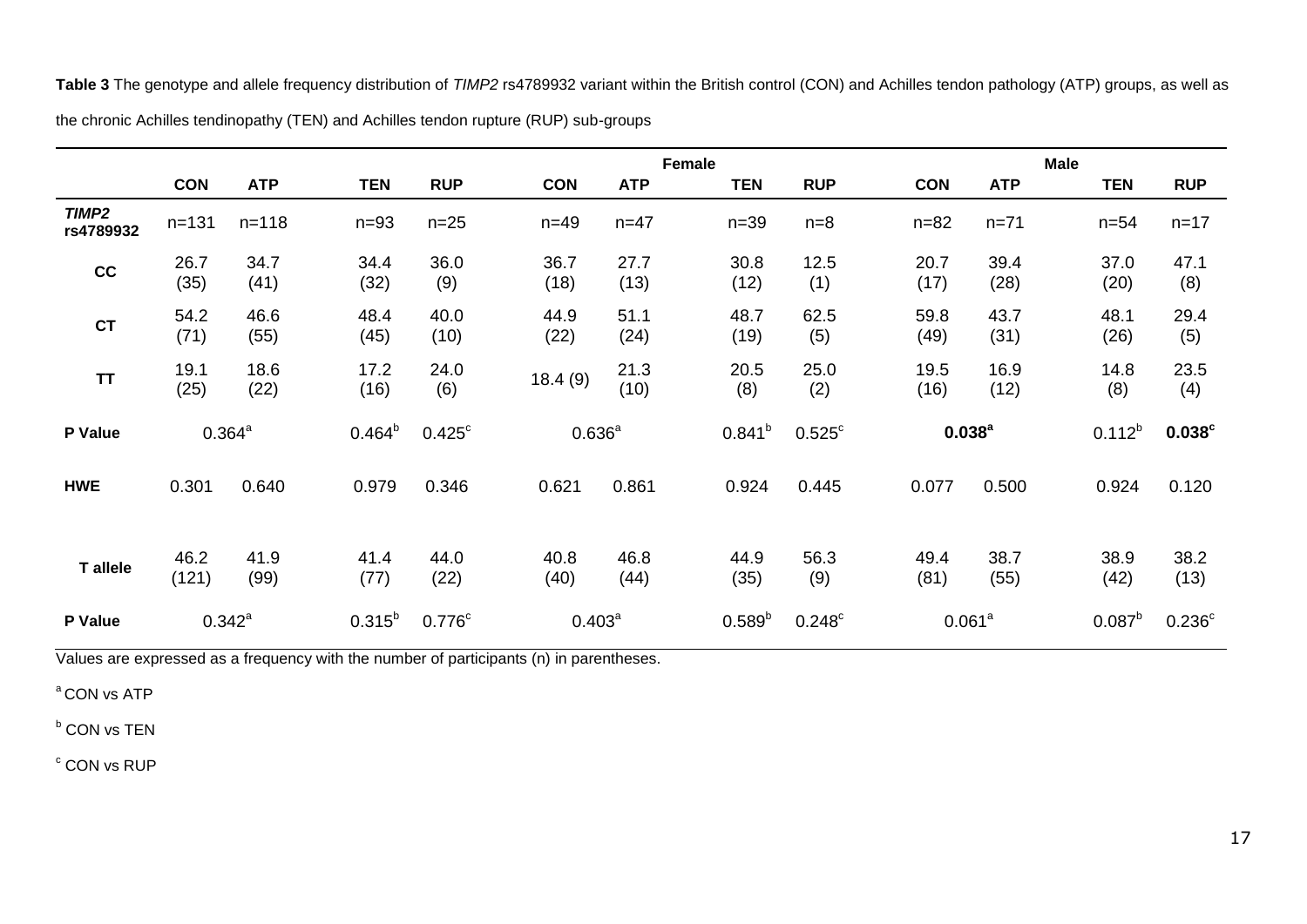## **Abbreviations**

| ATP:   | Achilles tendon pathology               |
|--------|-----------------------------------------|
| ECM:   | Extra cellular Matrix                   |
| MMP:   | Matrix metalloproteinase                |
| RUP:   | Rupture                                 |
| TEN:   | Tendinopathy                            |
| TIMP2: | Tissue inhibitors of metalloproteinases |